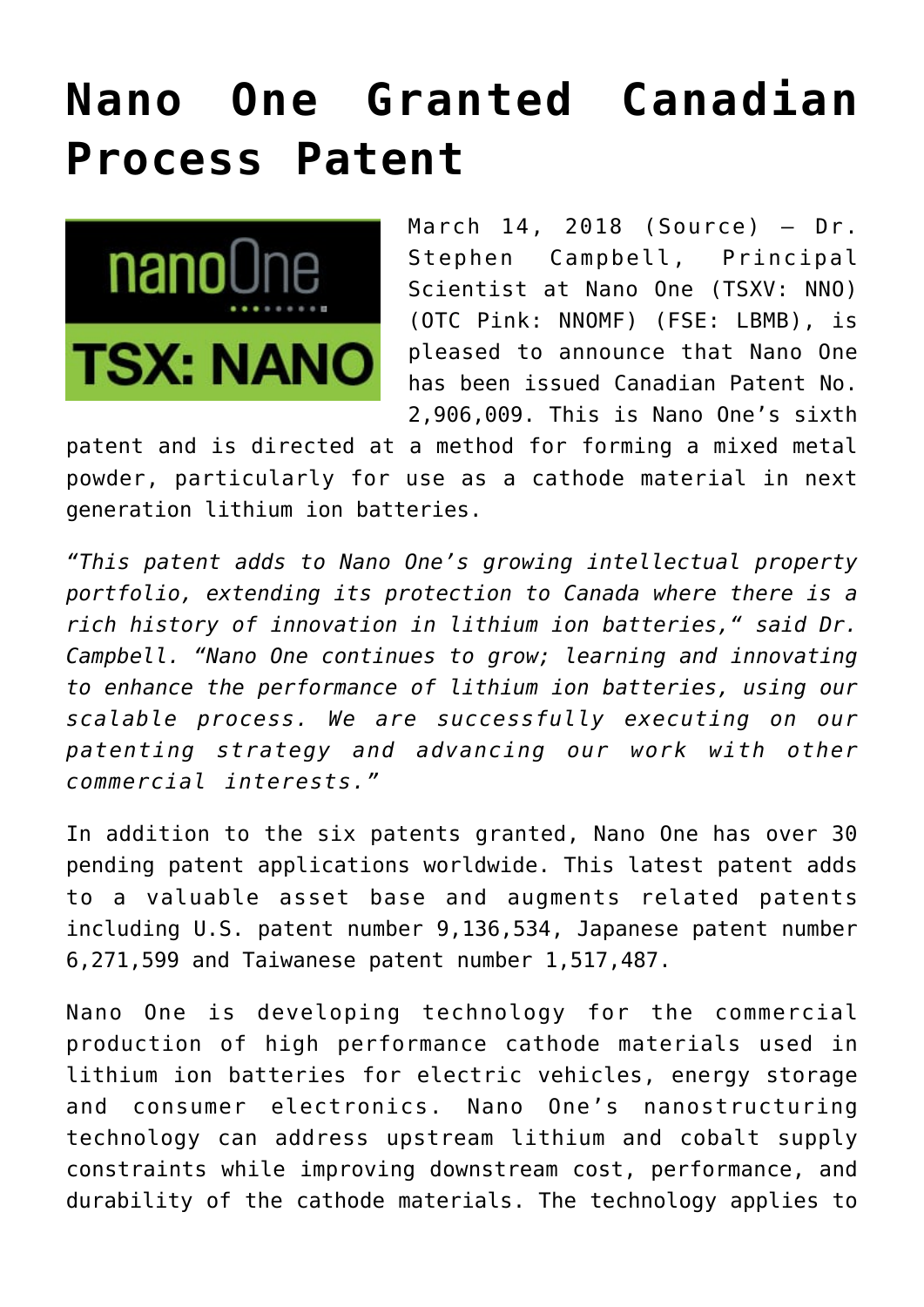all types of cathode materials and has applications with conventional lithium ion and next generation solid state batteries. Nano One has built a demonstration pilot plant, has preliminary engineering plans in place for full scale production and is working with major global commercial interests to advance its lithium ion technology.

## **Nano One Materials Corp.**

## **Dan Blondal, CEO**

For information with respect to Nano One or the contents of this news release, please contact John Lando (President) at (604) 669-2701 or visit the website at **[www.nanoone.ca](http://www.nanoone.ca/)**.

## **About Nano One:**

Nano One Materials Corp ("Nano One" or "the Company") is developing patented technology for the low-cost production of high performance battery materials used in electric vehicles, energy storage, consumer electronics and next generation batteries. The processing technology addresses fundamental supply chain constraints by enabling wider raw materials specifications for use in lithium ion batteries. The process can be configured for a range of different nanostructured materials and has the flexibility to shift with emerging and future battery market trends and a diverse range of other growth opportunities. The novel three-stage process uses equipment common to industry and Nano One has built a pilot plant to demonstrate high volume production and has preliminary engineering plans in place for full scale production of a range of cathode materials. This pilot plant program is being funded with the assistance and support of the Government of Canada through Sustainable Development Technology Canada (SDTC) and the Automotive Supplier Innovation Program (ASIP) a program of Innovation, Science and Economic Development Canada (ISED). Nano One also receives financial support from the National Research Council of Canada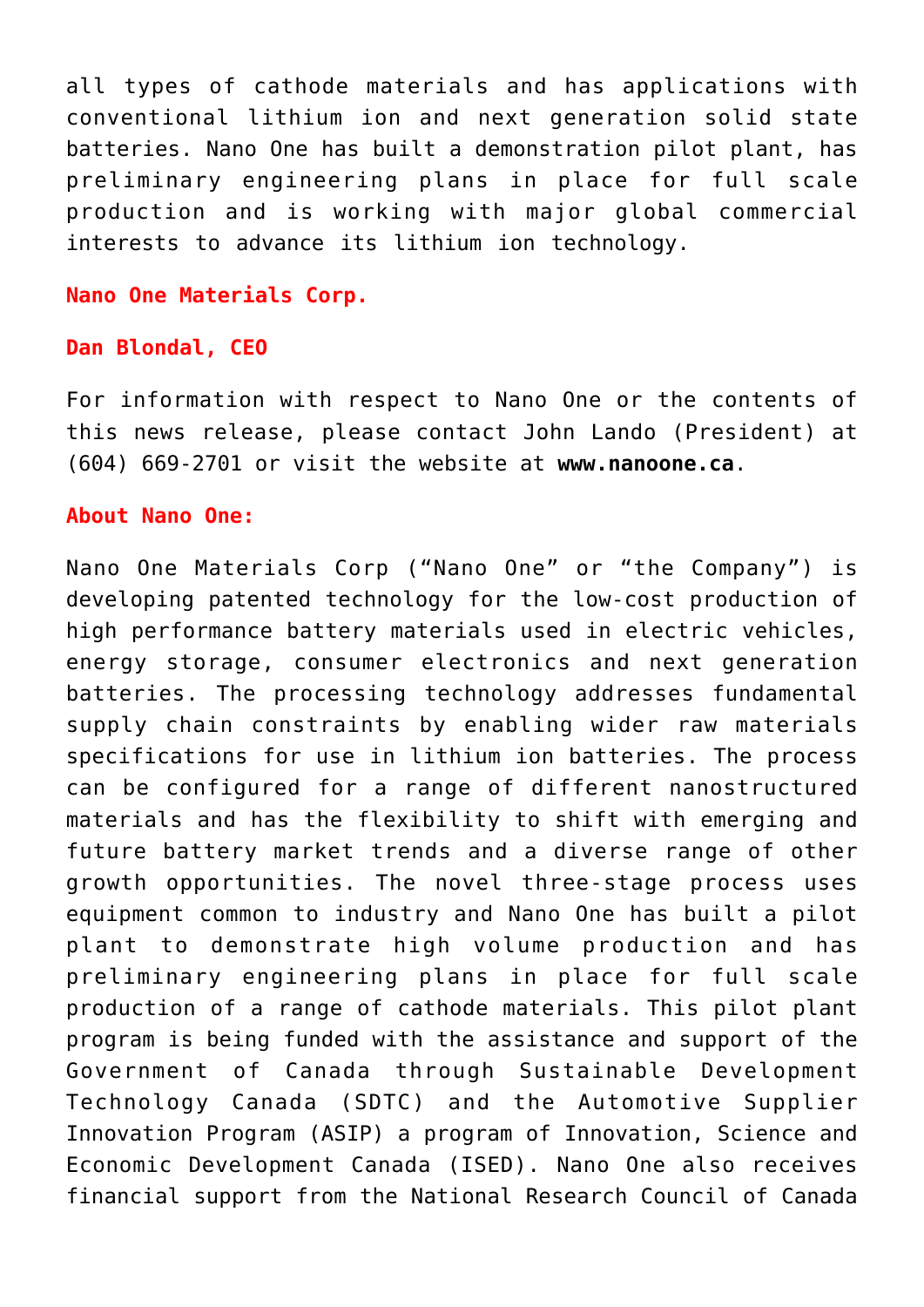Industrial Research Assistance Program (NRC-IRAP). Nano One's mission is to establish its patented technology as a leading platform for the global production of a new generation of nanostructured composite materials. For more information, please visit [www.nanoone.ca](http://www.nanoone.ca/)

*Certain information contained herein may constitute "forwardlooking information" under Canadian securities legislation. Forward-looking information includes, but is not limited to, statements with respect to the actual receipt of the grant monies, the execution of the Company's plans which are contingent on the receipt of such monies and the commercialization of the Company's technology and patents. Generally, forward-looking information can be identified by the use of forward-looking terminology such as 'believe', 'expect', 'anticipate', 'plan', 'intend', 'continue', 'estimate', 'may', 'will', 'should', 'ongoing', or variations of such words and phrases or statements that certain actions, events or results "will" occur. Forward-looking statements are based on the opinions and estimates of management as of the date such statements are made and they are subject to known and unknown risks, uncertainties and other factors that may cause the actual results, level of activity, performance or achievements of the Company to be materially different from those expressed or implied by such forward-looking statements or forward-looking information. Although management of the Company has attempted to identify important factors that could cause actual results to differ materially from those contained in forward-looking statements or forward-looking information, there may be other factors that cause results not to be as anticipated, estimated or intended. There can be no assurance that such statements will prove to be accurate, as actual results and future events could differ materially from those anticipated in such statements. Accordingly, readers should not place undue reliance on forward-looking statements and forward-looking information. The Company does not undertake to update any forward-looking statements or forward-looking*